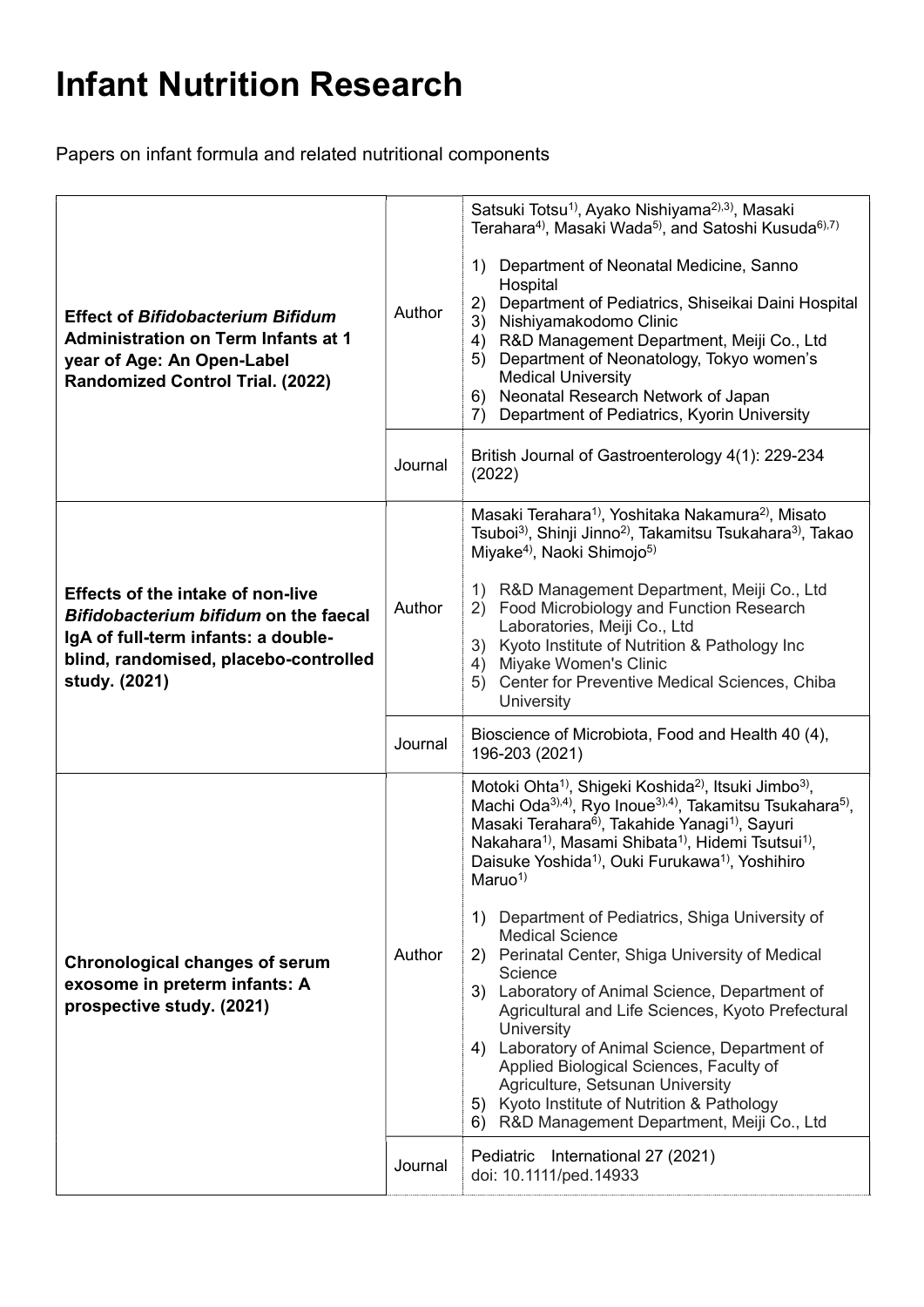| Daily protein and energy intakes of<br>infants fed a commercial infant<br>formula with a reduced protein<br>concentration of 2.2 g/100 kcal: an<br>impact of feeding interval on energy<br>intake. (2020) | Author<br>Journal | Shinji Jinno <sup>1</sup> , Kae Yamazaki <sup>1</sup> , Yoshitaka Nakamura<br><sup>1)</sup> , Toshi Kinouchi <sup>2)</sup><br>1) Nutrition Research Department, Food Microbiology<br>and Function Research Laboratories, R&D Division,<br>Meiji Co., Ltd.<br>2) Marketing Solution Department, Marketing &<br>Development Management Division, Meiji Co., Ltd.<br>Bioscience, Biotechnology, and Biochemistry (2020)<br>https://doi.org/10.1080/09168451.2020.1722609                                                                                                                                                                                                                                                                                                                |
|-----------------------------------------------------------------------------------------------------------------------------------------------------------------------------------------------------------|-------------------|--------------------------------------------------------------------------------------------------------------------------------------------------------------------------------------------------------------------------------------------------------------------------------------------------------------------------------------------------------------------------------------------------------------------------------------------------------------------------------------------------------------------------------------------------------------------------------------------------------------------------------------------------------------------------------------------------------------------------------------------------------------------------------------|
| Calcium intake during pregnancy is<br>associated with decreased risk of<br>emotional and hyperactivity problems<br>in five-year-old Japanese children.<br>(2019)                                          | Author            | Keiji Takahashi <sup>1)2)</sup> , Keiko Tanaka <sup>1)3)</sup> , Yoshitaka<br>Nakamura <sup>2)</sup> , Hitomi Okubo <sup>1)</sup> , Satoshi Sasaki <sup>4)</sup> ,<br>Masashi Arakawa <sup>5)</sup> and Yoshihiro Miyake <sup>1)3)</sup><br>1) Department of Epidemiology and Preventive<br>Medicine, Ehime University Graduate School of<br>Medicine<br>2) Food Science & Technology Research<br>Laboratories, R&D Division, Meiji CO., Ltd.<br>3) Epidemiology and Medical Statistics Unit,<br>Translational Reserach Center, Ehime University<br>Hospital<br>4) Department of Social and Preventive Epidemiology,<br>Graduate School of Medicine, The University of Tokyo<br>5) Health Tourism Research Fields, Graduate School<br>of Tourism Sciences, University of the Ryukyus |
|                                                                                                                                                                                                           | Journal           | NUTRITIONAL NEUROSCIENCE<br>https://www.tandfonline.com/doi/full/10.1080/1028415<br>X.2019.1676971<br>(2019)                                                                                                                                                                                                                                                                                                                                                                                                                                                                                                                                                                                                                                                                         |
| Estimation of daily selenium intake by<br>3- to 5-year-old Japanese children<br>based on selenium excretion in 24-h<br>urine samples. (2019)                                                              | Author            | Yoshitaka Nakamura <sup>1)</sup> , Michiko Fukushima <sup>2)</sup> , Seiko<br>Hoshi <sup>3</sup> , Amares Chatt <sup>4</sup> ) and Takashi Sakata <sup>2)</sup><br>1) Food Science & Technology Research<br>Laboratories, Meiji Co., Ltd.<br>2) Ishinomaki Senshu University<br>3) Shokei Gakuin University<br>4) Department of Chemistry, Dalhousie University                                                                                                                                                                                                                                                                                                                                                                                                                      |
|                                                                                                                                                                                                           | Journal           | JOURNAL OF NUTRITIONAL SCIENCE<br>vol.8,e24,page1of8 (2019)                                                                                                                                                                                                                                                                                                                                                                                                                                                                                                                                                                                                                                                                                                                          |
| Growth of term infants fed a<br>commercial infant formula with a<br>protein content of 2.2 g/100 kcal: an<br>observational follow-up study. (2019)                                                        | Author            | Shinji Jinno, Kae Yamazaki, Yoshitaka Nakamura and<br>Toshi Kinouchi                                                                                                                                                                                                                                                                                                                                                                                                                                                                                                                                                                                                                                                                                                                 |
|                                                                                                                                                                                                           | Journal           | Bioscience, Biotechnology, and Biochemistry<br>https://doi.org/10.1080/09168451.2019.1689096<br>(2019)                                                                                                                                                                                                                                                                                                                                                                                                                                                                                                                                                                                                                                                                               |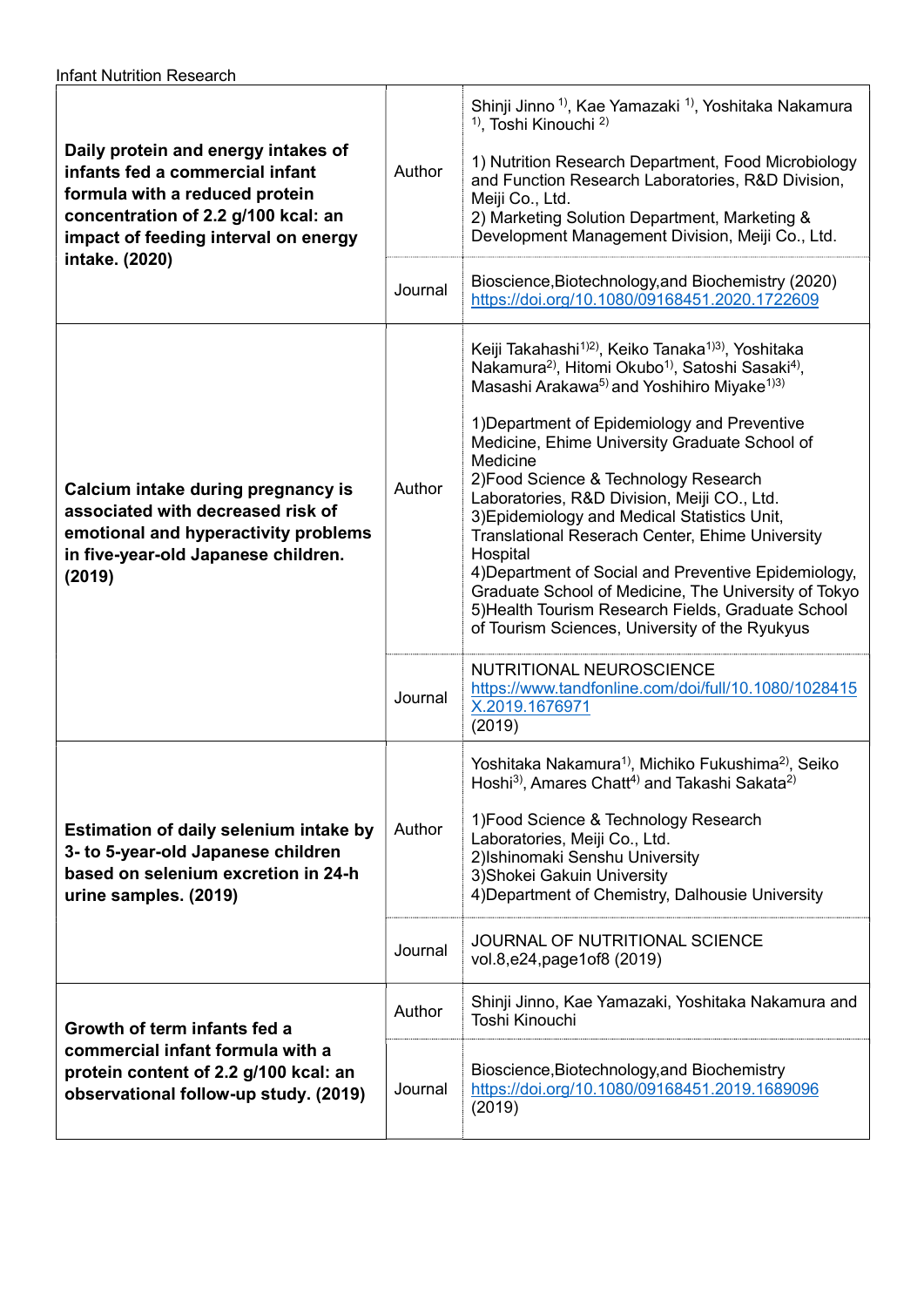| <b>Poor Bifidobacterial Colonization Is</b><br><b>Associated with Late Provision of</b><br><b>Colostrum and Improved with</b><br><b>Probiotic Supplementation in Low</b><br>Birth Weight Infants. (2019)                     | Author<br>Journal | Katsunori Tanaka <sup>1)2)</sup> , Yoshitaka Nakamura <sup>3)</sup> , Masaki<br>Terahara <sup>3)</sup> , Takahide Yanagi <sup>1)</sup> , Sayuri Nakahara <sup>1)</sup> ,<br>Ouki Furukawa <sup>1)</sup> , Hidemi Tsutsui <sup>1)</sup> , Ryo Inoue <sup>4)</sup> ,<br>Takamitsu Tukahara <sup>5)</sup> and Shigeki Koshida <sup>6)</sup><br>1) Department of Pediatrics, shiga University of<br><b>Medical Science</b><br>2) Department of Pediatrics, National Hospital<br>Organization Higashi-Ohmi General Medical Center<br>3) Food Science & Technology Research Laboratiries,<br>Meiji Co., Ltd.<br>4) Department of Agricultural and Life Sciences, Kyoto<br><b>Prefectural University</b><br>5) Kyoto Institute of Nutrition & Pathology<br>6) Department of Community Perinatal Medicine,<br>Shiga University of Medical Science<br>Nutrients 2019, 11(4), 839; |
|------------------------------------------------------------------------------------------------------------------------------------------------------------------------------------------------------------------------------|-------------------|--------------------------------------------------------------------------------------------------------------------------------------------------------------------------------------------------------------------------------------------------------------------------------------------------------------------------------------------------------------------------------------------------------------------------------------------------------------------------------------------------------------------------------------------------------------------------------------------------------------------------------------------------------------------------------------------------------------------------------------------------------------------------------------------------------------------------------------------------------------------------|
|                                                                                                                                                                                                                              |                   | doi:10.3390/nu11040839 (2019)                                                                                                                                                                                                                                                                                                                                                                                                                                                                                                                                                                                                                                                                                                                                                                                                                                            |
| Probiotics and the development of<br>very-low-birth-weight infants: Follow<br>up study of a randomized trial. (2018)                                                                                                         | Author            | Satsuki Totsu, Masaki Terahara, Satoshi Kusuda                                                                                                                                                                                                                                                                                                                                                                                                                                                                                                                                                                                                                                                                                                                                                                                                                           |
|                                                                                                                                                                                                                              | Journal           | BMJ Peadiatrics Open 2018 Apr 17;2(1):e000256<br>doi:10.1136/bmjpo-2018-000256<br>(2018)                                                                                                                                                                                                                                                                                                                                                                                                                                                                                                                                                                                                                                                                                                                                                                                 |
| <b>Maternal preboitic ingestion increased</b><br>fecal bifidobacteria in pregnant<br>women, but not in their neonates aged<br>1 month. (2017)                                                                                | Author            | Jinno S, Toshimitsu T, Nakamura Y, Kubota T, Igoshi<br>Y, Ozawa N, Suzuki S, Nakano T, Morita Y, Arima T,<br>Yamaide F, Kohno Y, Masuda K, Shimojo N.                                                                                                                                                                                                                                                                                                                                                                                                                                                                                                                                                                                                                                                                                                                    |
|                                                                                                                                                                                                                              | Journal           | Nutrients 9(3): 196<br>doi:10.3390/nu9030196 (2017)                                                                                                                                                                                                                                                                                                                                                                                                                                                                                                                                                                                                                                                                                                                                                                                                                      |
| <b>Bifidobacterium bifidum OLB6378</b><br><b>Simultaneously Enhances Systemic</b><br>and Mucosal Humoral Immunity in<br>Low Birth Weight Infants: A Non-<br>Randomized Study. (2017)                                         | Author            | Katsunori Tanaka, Takamitsu Tsukahara, Takahide<br>Yanagi, Sayuri Nakahara, Ouki Furukawa, Hidemi<br>Tsutsui, Shigeki Koshida                                                                                                                                                                                                                                                                                                                                                                                                                                                                                                                                                                                                                                                                                                                                            |
|                                                                                                                                                                                                                              | Journal           | Nutrients 9(3):195<br>doi:10.3390/nu9030195 (2017)                                                                                                                                                                                                                                                                                                                                                                                                                                                                                                                                                                                                                                                                                                                                                                                                                       |
| Design of safe foods that induce<br>mastication in very young children.<br>(2015)                                                                                                                                            | Author            | Akemi Utsumi, Yoshitaka Nakamura, Akiko Ishizaki,<br>Kayo Nomura, Megumu Igawa, Kaori Miwa, Natsumi<br>Sonoda, Kayoko Kaneko, Yoshiharu Mukai, Shouji<br>Hironaka                                                                                                                                                                                                                                                                                                                                                                                                                                                                                                                                                                                                                                                                                                        |
|                                                                                                                                                                                                                              | Journal           | Pediatric Dental Journal 25(3):55-63 (2015)                                                                                                                                                                                                                                                                                                                                                                                                                                                                                                                                                                                                                                                                                                                                                                                                                              |
| Postnatal weight gain induced by<br>overfeeding pups and maternal high-<br>fat diet during the lactation period<br>modulates glucose metabolism and<br>the production of pancreatic and<br>gastrointestinal peptides. (2015) | Author            | Du Q, Hosoda H, Umekawa T, Kinouchi T, Ito N,<br>Miyazato M, Kangawa K, Ikeda T.                                                                                                                                                                                                                                                                                                                                                                                                                                                                                                                                                                                                                                                                                                                                                                                         |
|                                                                                                                                                                                                                              | Journal           | Peptides 70:23-31 (2015)                                                                                                                                                                                                                                                                                                                                                                                                                                                                                                                                                                                                                                                                                                                                                                                                                                                 |
| <b>Bacterial Translocation in Neonatal</b><br>Rat: Effects on Phagocytic Activity of<br><b>Peritoneal Polymorphonuclear</b><br>Leukocytes (2006)                                                                             | Author            | Yajima M, Yajima T, Kuwata T                                                                                                                                                                                                                                                                                                                                                                                                                                                                                                                                                                                                                                                                                                                                                                                                                                             |
|                                                                                                                                                                                                                              | Journal           | Chonai Saikingaku Zasshi 20,19-24 (2006)                                                                                                                                                                                                                                                                                                                                                                                                                                                                                                                                                                                                                                                                                                                                                                                                                                 |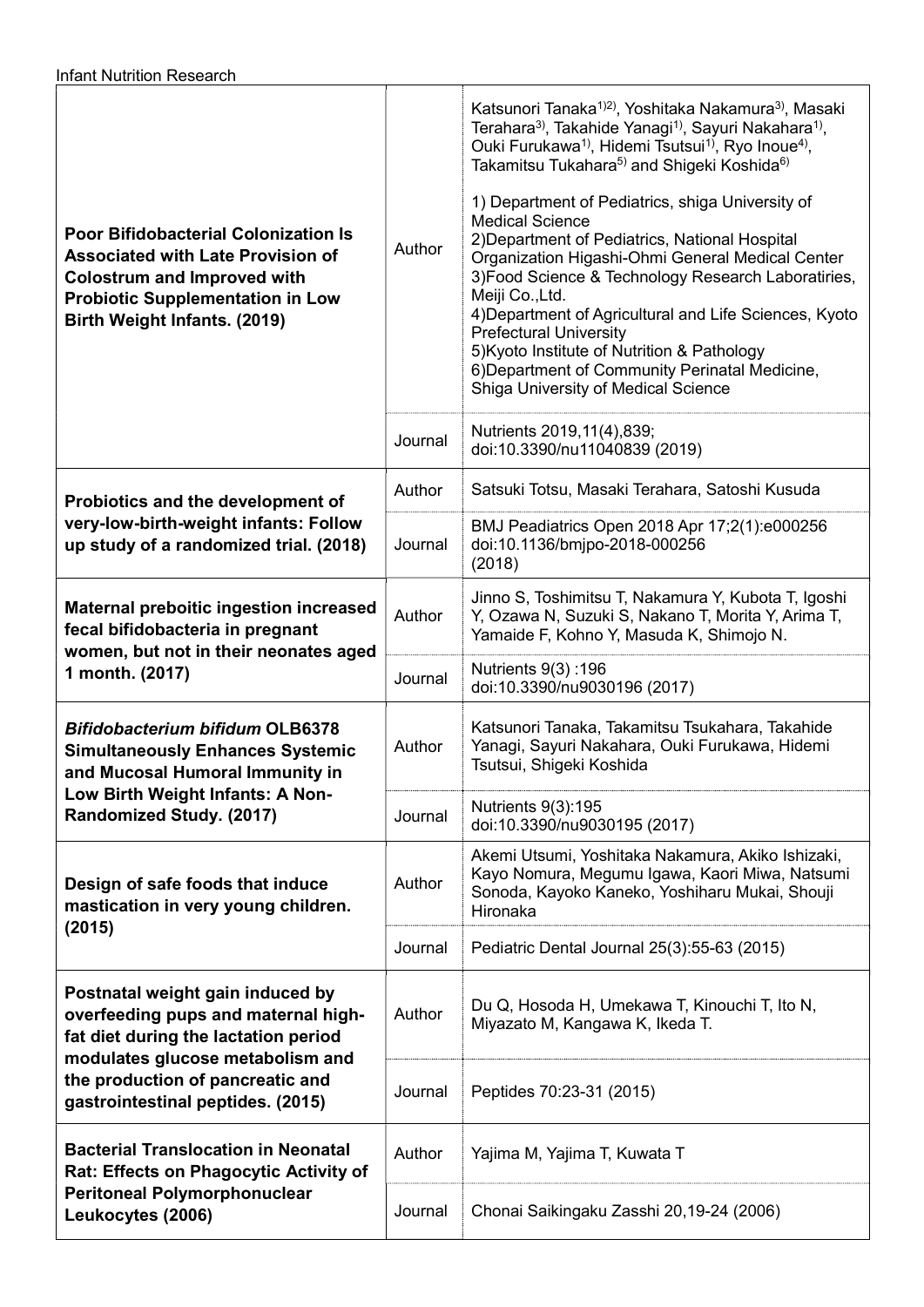| <b>Infant Nutrition Research</b>                                                                                                                                                                                                                                                                                                                                         |         |                                                                                                                |  |  |
|--------------------------------------------------------------------------------------------------------------------------------------------------------------------------------------------------------------------------------------------------------------------------------------------------------------------------------------------------------------------------|---------|----------------------------------------------------------------------------------------------------------------|--|--|
| Intraperitoneal injection of lactoferrin<br>ameliorates severe albumin<br>extravasation and neutrophilia in LPS-<br>induced inflammation in neonatal rats<br>(2005)                                                                                                                                                                                                      | Author  | Masako Yajima, Takaji Yajima, Tamotsu Kuwata                                                                   |  |  |
|                                                                                                                                                                                                                                                                                                                                                                          | Journal | Biomedical Research 26(6) 249-255 (2005)                                                                       |  |  |
| A survey of physical growth,<br>nutritional intake, fecal properties and<br>morbidity of infants as related to<br>feeding methods No 10 (2005)                                                                                                                                                                                                                           | Author  | Kanno T, Yonekubo A                                                                                            |  |  |
|                                                                                                                                                                                                                                                                                                                                                                          | Journal | The Journal of Child Health 64(4) 594-601 (2005)                                                               |  |  |
| A survey of physical growth,<br>nutritional intake, fecal properties and<br>morbidity of infants as related to<br>feeding method No 9 (2005)                                                                                                                                                                                                                             | Author  | Kanno T, Yonekubo A                                                                                            |  |  |
|                                                                                                                                                                                                                                                                                                                                                                          | Journal | The Journal of Child Health 64(4) 585-593 (2005)                                                               |  |  |
| Design of protein nutrition containing<br>milk for low-birth-weight infants<br>(2005)                                                                                                                                                                                                                                                                                    | Author  | Kinouchi T                                                                                                     |  |  |
|                                                                                                                                                                                                                                                                                                                                                                          | Journal | Shusanki Igaku 35 370-373 (2005)                                                                               |  |  |
| Are there differences in<br>immunological effects of breast milk<br>and artificial milk? (2005)                                                                                                                                                                                                                                                                          | Author  | Takahashi T                                                                                                    |  |  |
|                                                                                                                                                                                                                                                                                                                                                                          | Journal | Shini Naika 37(5) 641-643 (2005)                                                                               |  |  |
| <b>Administration of</b><br>fructooligosaccharides increase the<br>expression of the secretory<br>component with the production of<br>immunoglobulin A in the intestinal<br>tract of suckling mouse (2004)Dietary<br>fructooligosaccharides up-regulate<br>immunoglobulin A response and<br>polymeric immunoglobulin receptor<br>expression in intestines of infant mice | Author  | Nakamura Y, Nosaka S, Suzuki M, Nagafuchi S,<br>Takahashi T, Yajima T, Takenouchi-Ohkubo N, Iwase<br>T, Moro I |  |  |
|                                                                                                                                                                                                                                                                                                                                                                          | Journal | Clinical & Experimental Immunology 137 (1) 52-58<br>(2004)                                                     |  |  |
| Trace elements in Japanese maternal<br>milk and infant formula (2004)                                                                                                                                                                                                                                                                                                    | Author  | Kaneko T, Yamawaki N                                                                                           |  |  |
|                                                                                                                                                                                                                                                                                                                                                                          | Journal | Biomedical Research on Trace Elements 15(3) 235-<br>242 (2004)                                                 |  |  |
| <b>Devleopment of Foods for Food</b><br>Allergies (2004)                                                                                                                                                                                                                                                                                                                 | Author  | Kaneko T                                                                                                       |  |  |
|                                                                                                                                                                                                                                                                                                                                                                          | Journal | Journal of Japanese Society of Clinical Nutrition 25(4)<br>288-292 (2004)                                      |  |  |
| Influence of the oral ingestion of<br>fructooligosaccharides during the<br>suckling period on secretory<br>components (polymeric<br>immunoglobulin receptor) and<br>intestinal IgA (2003)                                                                                                                                                                                | Author  | Nakmura Y, Nozaka M, Suzuki B, Takahashi T, Yajima<br>T, Muro S                                                |  |  |
|                                                                                                                                                                                                                                                                                                                                                                          | Journal | Shokaki to Meneki 40,38-40 (2003)                                                                              |  |  |